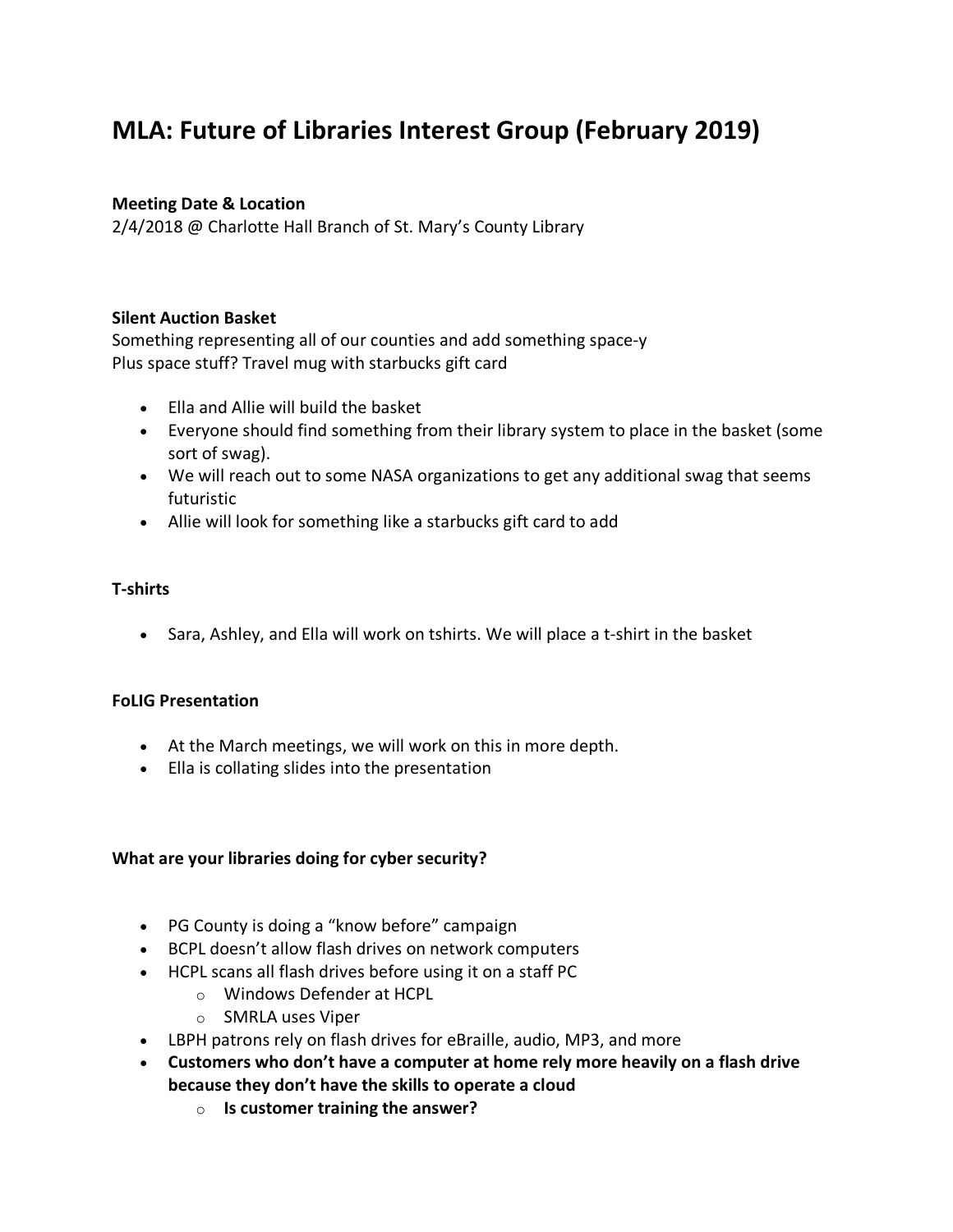### o **How do we get customers to come?**

- Howard County does a Tech Stop program. Allie can share a write up summary/etc in the Security slack channel
- Facebook apps that ask you for your favorite color, street you lived on, etc are big security risks
- Libraries need to have strong policies regarding giving out information or checking materials out to people - for example, they need to have the card rather than just a number, permission on a person's account to get information, etc.
- SMRLA has stopped collection drivers license numbers

## **Bullying in the workplace (including from customers)**

- Don't give out any schedule/personal information to customers.
- Nobody leaves work until everyone is ready to leave at night
- Some libraries have trouble getting police to enforce library evictions
	- $\circ$  Some counties won't enforce because the library is "tax funded" so everyone should be able to go.
- We've seen incidents of staff being stalked or even killed by customers.
- **Preparation, Not Paranoia is a good training to hold**
	- o **Also Verbal Judo**
- Facebook has been a challenge staff are bullying each other virtually
- Some libraries are saying not to approach a person in a crisis that will potentially harm themselves or others, just call 911 - do not intervene
- **Will libraries need to set up counseling for librarians going through "compassion fatigue" or who are effected by work with drug overdoses**
	- o **Emphasize EAPs. Talk to HR about reminding everyone about this**
- **How can libraries be consistent - be sure that everyone knows what to do when a security risk takes place - and that they'll be calm enough to carry out the plans**
	- o **Constant practice and training is needed - it develops muscle memory**
- **Are libraries being built to earthquake standards? Are they being built to consider safety in an active shooter situation?**

## **Work/Life Balance - work and life are not in a vacuum.**

- Constantly check in with staff, supervisor.
- Keep dialog
- If you recognize signs of burn out, help them with something
- **Should supervisors have training around compassion and mental health for their staff?**
	- o **Partner with LDD on a training?**